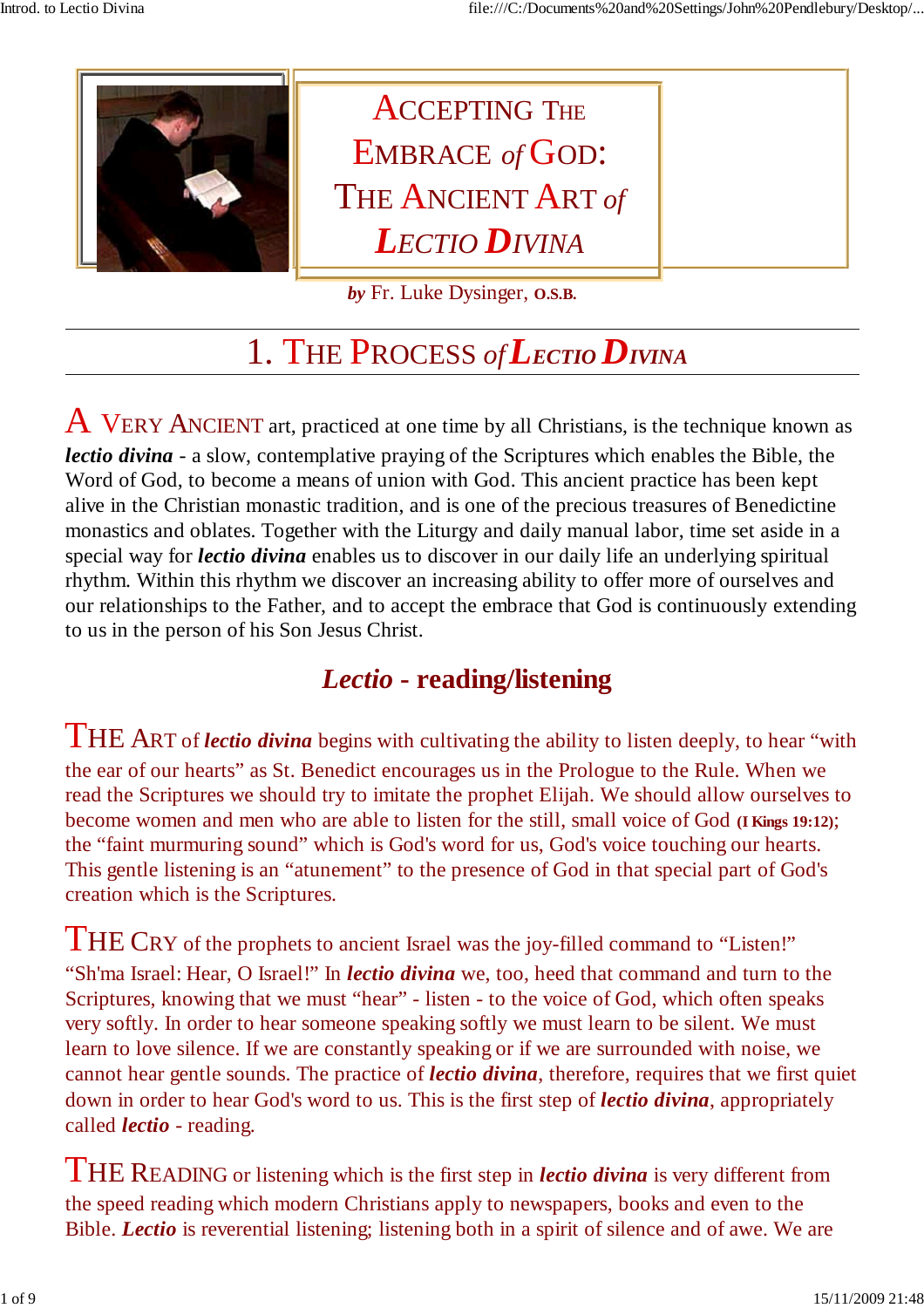listening for the still, small voice of God that will speak to us personally - not loudly, but intimately. In *lectio* we read slowly, attentively, gently listening to hear a word or phrase that is God's word for us this day.

#### *Meditatio -* **meditation**

ONCE WE have found a word or a passage in the Scriptures that speaks to us in a personal way, we must take it in and "ruminate" on it. The image of the ruminant animal quietly chewing its cud was used in antiquity as a symbol of the Christian pondering the Word of God. Christians have always seen a scriptural invitation to lectio divina in the example of the Virgin Mary "pondering in her heart" what she saw and heard of Christ **(Luke 2:19)**. For us today these images are a reminder that we must take in the word - that is, memorize it - and while gently repeating it to ourselves, allow it to interact with our thoughts, our hopes, our memories, our desires. This is the second step or stage in lectio divina meditatio. Through meditatio we allow God's word to become His word for us, a word that touches us and affects us at our deepest levels.

### *Oratio -* **prayer**

THE THIRD step in *lectio divina* is *oratio* - prayer: prayer understood both as dialogue with God, that is, as loving conversation with the One who has invited us into His embrace; and as consecration, prayer as the priestly offering to God of parts of ourselves that we have not previously believed God wants. In this consecration-prayer we allow the word that we have taken in and on which we are pondering to touch and change our deepest selves. Just as a priest consecrates the elements of bread and wine at the Eucharist, God invites us in lectio divina to hold up our most difficult and pain-filled experiences to Him, and to gently recite over them the healing word or phrase He has given us in our lectio and meditatio. In this *oratio*, this consecration-prayer, we allow our real selves to be touched and changed by the word of God.

### *Contemplatio -* **contemplation**

FINALLY, WE simply rest in the presence of the One who has used His word as a means of inviting us to accept His transforming embrace. No one who has ever been in love needs to be reminded that there are moments in loving relationships when words are unnecessary. It is the same in our relationship with God. Wordless, quiet rest in the presence of the One Who loves us has a name in the Christian tradition - contemplatio, contemplation. Once again we practice silence, letting go of our own words; this time simply enjoying the experience of being in the presence of God.

# 2. THE UNDERLYINGRHYTHM *ofLECTIO DIVINA*

IF WE are to practice *lectio divina* effectively, we must travel back in time to an understanding that today is in danger of being almost completely lost. In the Christian past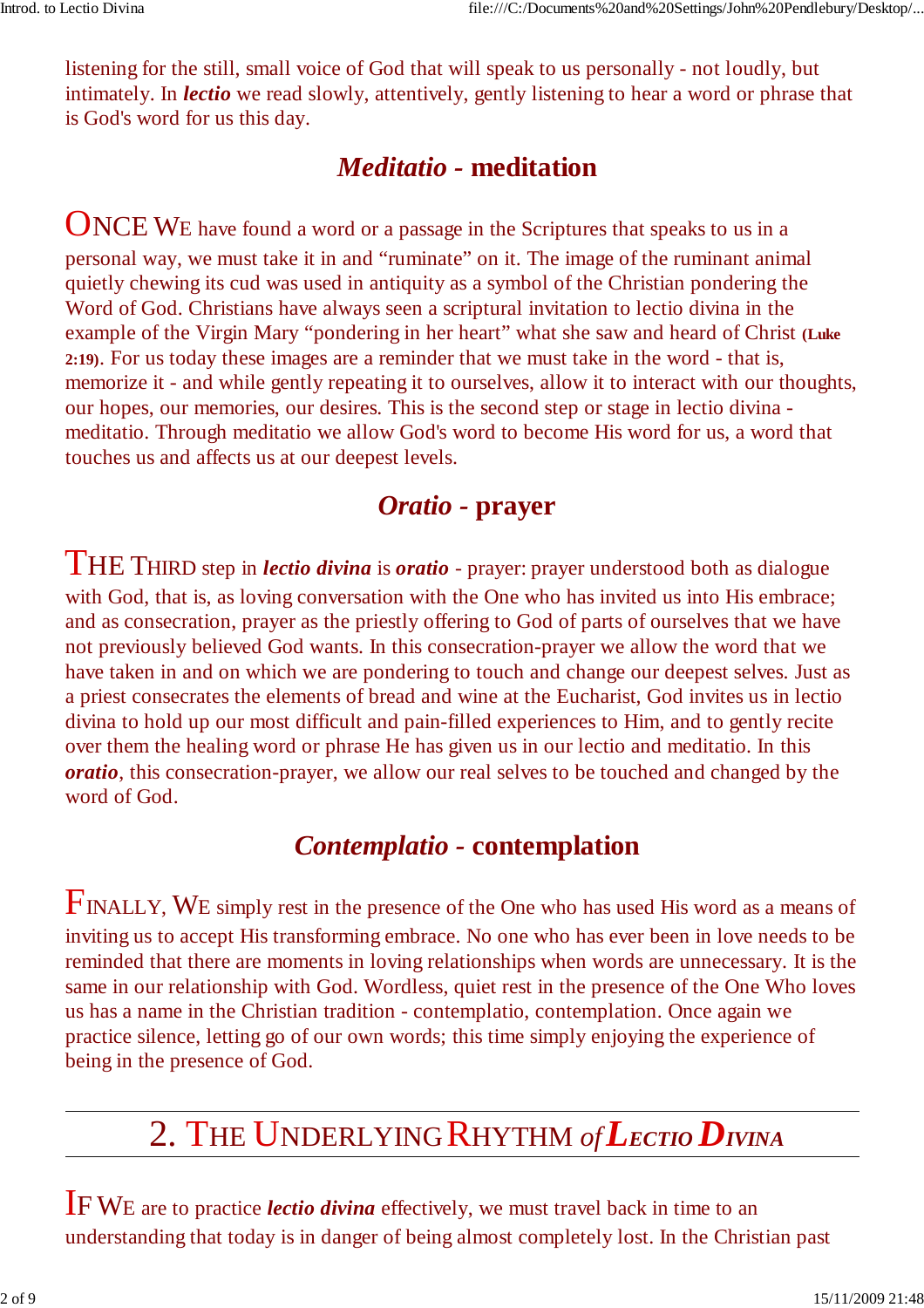the words **action** (or *practice*, from the Greek *praktikos)* and **contemplation** did not describe different kinds of Christians engaging (or not engaging) in different forms of prayer and apostolates. Practice and contemplation were understood as the two poles of our underlying, ongoing spiritual rhythm: a gentle oscillation back and forth between spiritual "activity" with regard to God and "receptivity."

PRACTICE - spiritual "activity" - referred in ancient times to our active cooperation with God's grace in rooting out vices and allowing the virtues to flourish. The direction of spiritual activity was not outward in the sense of an apostolate, but **inward** - down into the depths of the soul where the Spirit of God is constantly transforming us, refashioning us in God's image. The *active life* is thus coming to see who we truly are and allowing ourselves to be remade into what God intends us to become.

IN THE early monastic tradition *contemplation* was understood in two ways. First was *theoria physike,* the contemplation of God in creation - God in "the many." Second was *theologia,* the contemplation of God in Himself without images or words - God as "The One." From this perspective *lectio divina* serves as a training-ground for the contemplation of God in His creation.

IN CONTEMPLATION we cease from interior spiritual *doing* and learn simply to *be*, that is to rest in the presence of our loving Father. Just as we constantly move back and forth in our exterior lives between speaking and listening, between questioning and reflecting, so in our spiritual lives we must learn to enjoy the refreshment of simply *being* in God's presence, an experience that naturally alternates (if we let it!) with our spiritual *practice*.

IN ANCIENT times contemplation was not regarded as a goal to be achieved through some method of prayer, but was simply accepted with gratitude as God's recurring gift. At intervals the Lord invites us to cease from speaking so that we can simply rest in his embrace. This is the pole of our inner spiritual rhythm called contemplation.

How DIFFERENT this ancient understanding is from our modern approach! Instead of recognizing that we all gently oscillate back and forth between spiritual activity and receptivity, between practice and contemplation, we today tend to set contemplation before ourselves as a goal - something we imagine we can achieve through some spiritual technique. We must be willing to sacrifice our "goal-oriented" approach if we are to practice *lectio divina*, because *lectio divina* has no other goal than spending time with God through the medium of His word. The amount of time we spend in any aspect of *lectio divina*, whether it be rumination, consecration or contemplation depends on God's Spirit, not on us. *Lectio divina* teaches us to savor and delight in all the different flavors of God's presence, whether they be active or receptive modes of experiencing Him.

IN *lectio divina* we offer ourselves to God; and we are people in motion. In ancient times this inner spiritual motion was described as a helix - an ascending spiral. Viewed in only two dimensions it appears as a circular motion back and forth; seen with the added dimension of time it becomes a helix, an ascending spiral by means of which we are drawn ever closer to God. The whole of our spiritual lives were viewed in this way, as a gentle oscillation between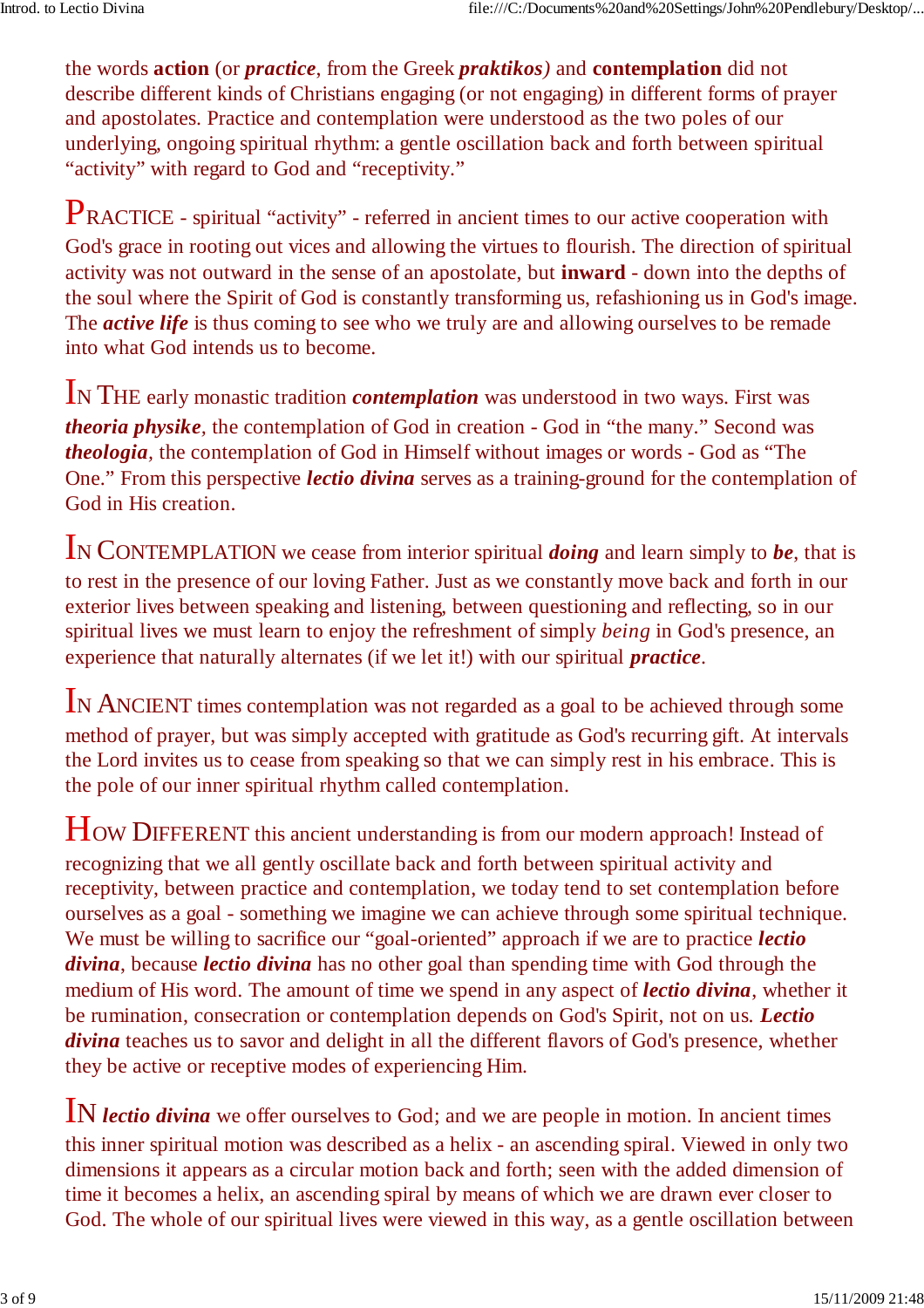spiritual activity and receptivity by means of which God unites us ever closer to Himself. In just the same way the steps or stages of *lectio divina* represent an oscillation back and forth between these spiritual poles. In *lectio divina* we recognize our underlying spiritual rhythm and discover many different ways of experiencing God's presence - many different ways of praying.

## 3. THE PRACTICE *ofLECTIO DIVINA*

### **Private** *Lectio Divina*

CHOOSE a text of the Scriptures that you wish to pray. Many Christians use in their daily *lectio divina* one of the readings from the Eucharistic liturgy for the day; others prefer to slowly work through a particular book of the Bible. It makes no difference which text is chosen, as long as one has no set goal of "covering" a certain amount of text: the amount of text "covered" is in God's hands, not yours.

PLACE YOURSELF in a comfortable position and allow yourself to become silent. Some Christians focus for a few moments on their breathing; other have a beloved "prayer word" or "prayer phrase" they gently recite in order to become interiorly silent. For some the practice known as "centering prayer" makes a good, brief introduction to *lectio divina*. Use whatever method is best for you and allow yourself to enjoy silence for a few moments.

THEN TURN to the text and read it slowly, gently. Savor each portion of the reading, constantly listening for the "still, small voice" of a word or phrase that somehow says, "I am for you today." Do not expect lightening or ecstasies. In *lectio divina* God is teaching us to listen to Him, to seek Him in silence. He does not reach out and grab us; rather, He softly, gently invites us ever more deeply into His presence.

NEXT TAKE the word or phrase into yourself. Memorize it and slowly repeat it to yourself, allowing it to interact with your inner world of concerns, memories and ideas. Do not be afraid of "distractions." Memories or thoughts are simply parts of yourself which, when they rise up during *lectio divina*, are asking to be given to God along with the rest of your inner self. Allow this inner pondering, this rumination, to invite you into dialogue with God.

THEN, SPEAK to God. Whether you use words or ideas or images or all three is not important. Interact with God as you would with one who you know loves and accepts you. And give to Him what you have discovered in yourself during your experience of *meditatio*. Experience yourself as the priest that you are. Experience God using the word or phrase that He has given you as a means of blessing, of transforming the ideas and memories, which your pondering on His word has awakened. Give to God what you have found within your heart.

FINALLY, SIMPLY rest in God's embrace. And when He invites you to return to your pondering of His word or to your inner dialogue with Him, do so. Learn to use words when words are helpful, and to let go of words when they no longer are necessary. Rejoice in the knowledge that God is with you in both words and silence, in spiritual activity and inner receptivity.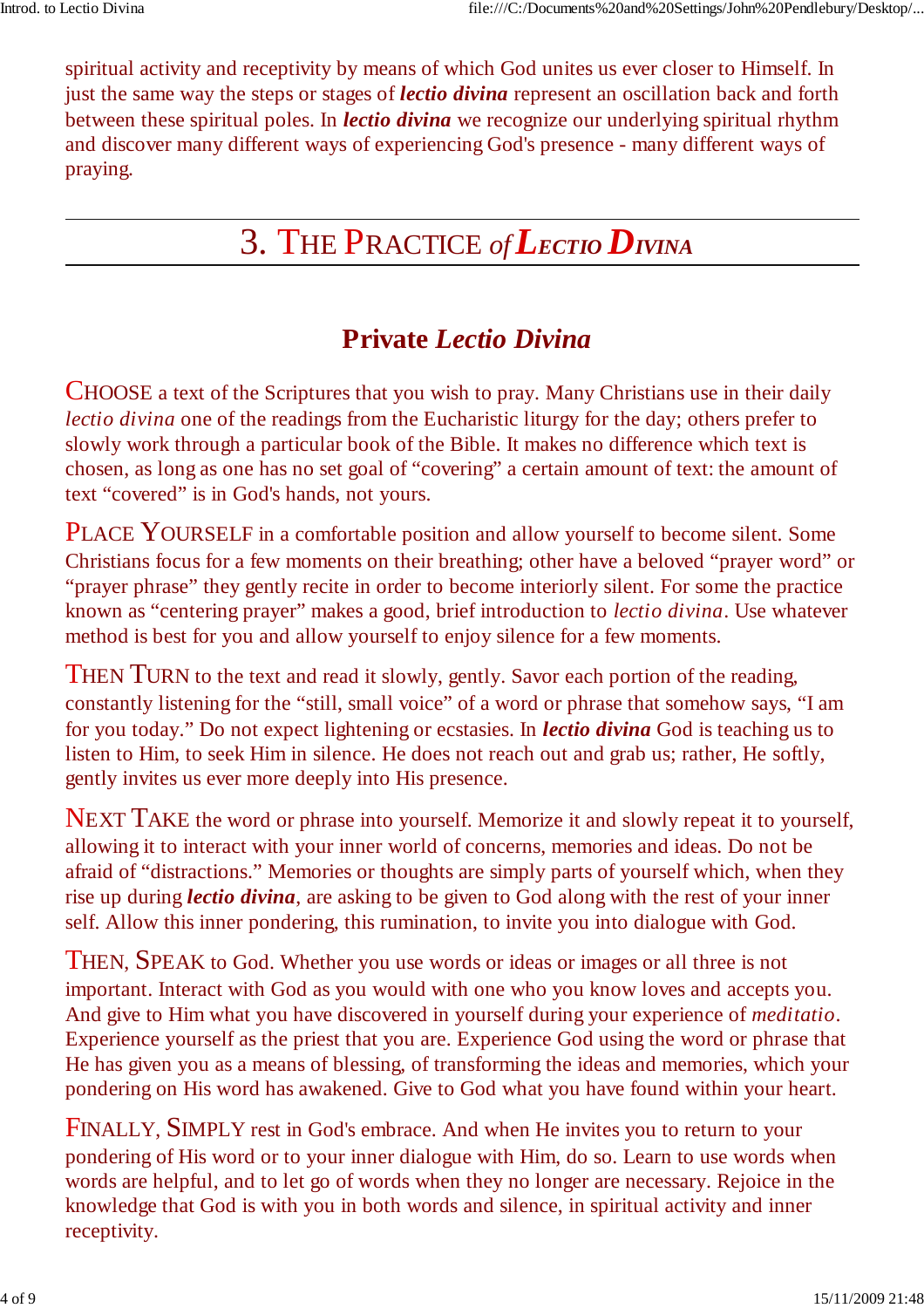SOMETIMES IN *lectio divina* one will return several times to the printed text, either to savor the literary context of the word or phrase that God has given, or to seek a new word or phrase to ponder. At other times only a single word or phrase will fill the whole time set aside for *lectio divina*. It is not necessary to anxiously assess the quality of one's *lectio divina* as if one were "performing" or seeking some goal: *lectio divina* has no goal other than that of being in the presence of God by praying the Scriptures.

### *Lectio Divina* **as a Group Exercise**

THE most authentic and traditional form of Christian *lectio divina* is the solitary or "private" practice described to this point. In recent years, however, many different forms of so-called "group lectio" have become popular and are now widely-practiced. These group exercises can be very useful means of introducing and encouraging the practice of *lectio divina*; but they should not become a substitute for an encounter and communion with the Living God that can only take place in that privileged solitude where the biblical Word of God becomes transparent to the Very Word Himself - namely private *lectio divina*.

IN churches of the Third World where books are rare, a form of corporate *lectio divina* is becoming common in which a text from the Scriptures is pondered by Christians praying together in a group. The method of group *lectio divina* described here was introduced at St. Andrew's Abbey by oblates Doug and Norvene Vest: it is used as part of the Benedictine Spirituality for Laity workshops conducted at the Abbey each summer.

THIS FORM of *lectio divina* works best in a group of between four and eight people. A group leader coordinates the process and facilitates sharing. The same text from the Scriptures is read out three times, followed each time by a period of silence and an opportunity for each member of the group to share the fruit of her or his *lectio.*

THE FIRST reading (the text is actually read twice on this occasion) is for the purpose of hearing a word or passage that touches the heart. When the word or phrase is found, it is silently taken in, and gently recited and pondered during the silence which follows. After the silence each person shares which word or phrase has touched his or her heart.

THE SECOND reading (by a member of the opposite sex from the first reader) is for the purpose of "hearing" or "seeing" Christ in the text. Each ponders the word that has touched the heart and asks where the word or phrase touches his or her life that day. In other words, how is Christ the Word touching his own experience, his own life? How are the various members of the group seeing or hearing Christ reach out to them through the text? Then, after the silence, each member of the group shares what he or she has "heard" or "seen."

THE THIRD and final reading is for the purpose of experiencing Christ "calling us forth" into *doing* or *being*. Members ask themselves what Christ in the text is calling them to *do* or to *become* today or this week. After the silence, each shares for the last time; and the exercise concludes with each person praying for the person on the right.

THOSE WHO who regularly practice this method of praying and sharing the Scriptures regularly find it to be an excellent way of developing trust within a group; it also is an excellent way of consecrating projects and hopes to Christ before more formal group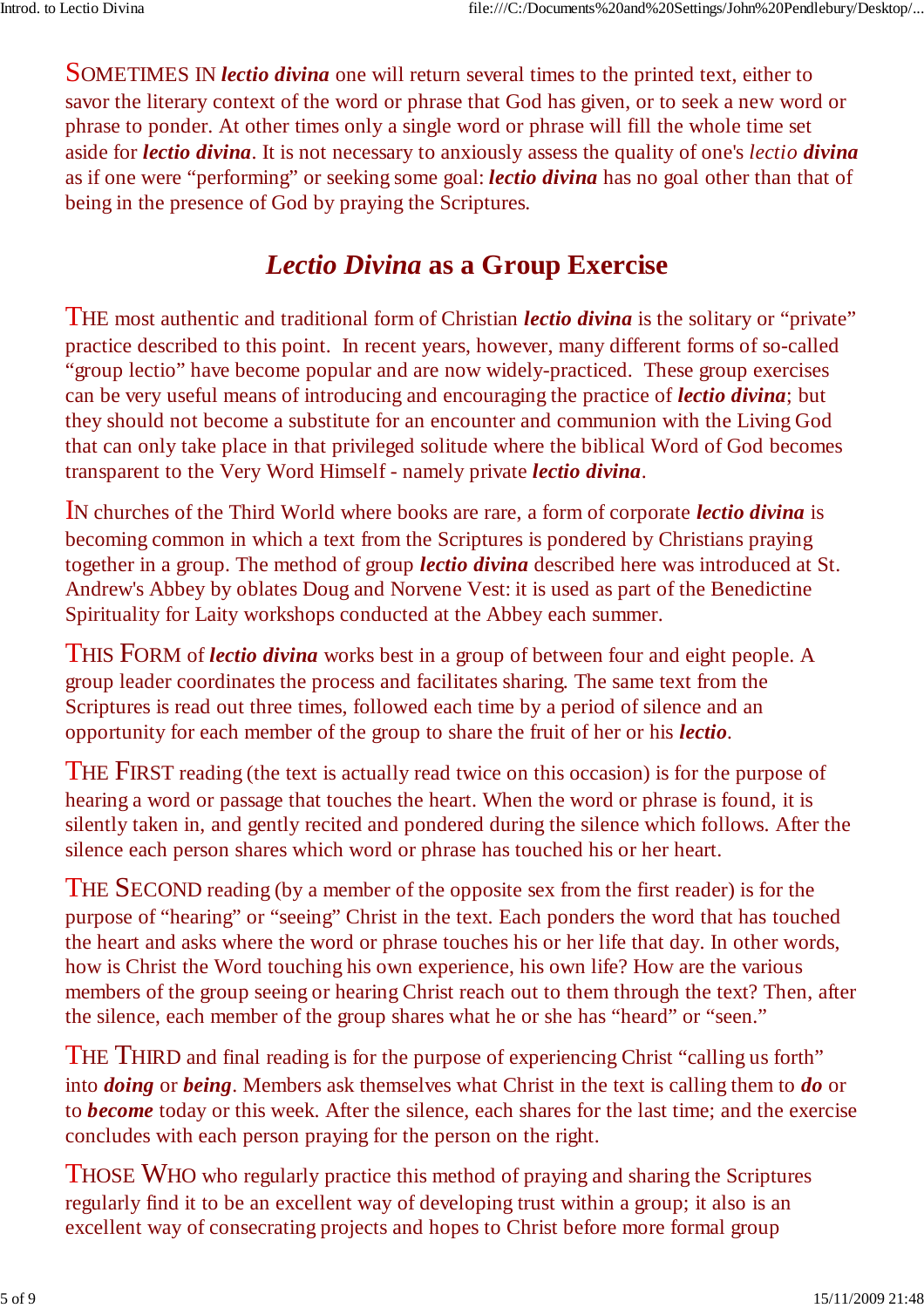meetings. A summary of this method for group *lectio divina* is appended at the end of this article.

### *Lectio Divina* **on Life**

IN THE ancient tradition *lectio divina* was understood as being one of the most important ways in which Christians experience God in creation. After all, the Scriptures are part of creation! If one is daily growing in the art of finding Christ in the pages of the Bible, one naturally begins to discover Him more clearly in aspects of the other things He has made. This includes, of course, our own personal history.

OUR OWN lives are fit matter for *lectio divina*. Very often our concerns, our relationships, our hopes and aspirations naturally intertwine with our pondering on the Scriptures, as has been described above. But sometimes it is fitting to simply sit down and "read" the experiences of the last few days or weeks in our hearts, much as we might slowly read and savor the words of Scripture in *lectio divina.* We can attend "with the ear of our hearts" to our own memories, listening for God's gentle presence in the events of our lives. We thus allow ourselves the joy of experiencing Christ reaching out to us through our own memories. Our own personal story becomes "salvation history."

FOR THOSE who are new to the practice of *lectio divina* a group experience of *"lectio* on life" can provide a helpful introduction. An approach that has been used at workshops at St. Andrew's Priory is detailed at the end of this article. Like the experience of *lectio divina* shared in community, this group experience of *lectio* on life can foster relationships in community and enable personal experiences to be consecrated - offered to Christ - in a concrete way.

HOWEVER, UNLIKE scriptural *lectio divina* shared in community, this group *lectio* on life contains more silence than sharing. The role of group facilitators or leaders is important, since they will be guiding the group through several periods of silence and reflection without the "interruption" of individual sharing until the end of the exercise. Since the experiences we choose to "read" or "listen to" may be intensely personal, it is important in this group exercise to safeguard privacy by making sharing completely optional.

IN BRIEF, one begins with restful silence, then gently reviews the events of a given period of time. One seeks an event, a memory, which touches the heart just as a word or phrase in scriptural *lectio divina* does. One then recalls the setting, the circumstances; one seeks to discover how God seemed to be present or absent from the experience. One then offers the event to God and rests for a time in silence. A suggested method for group *lectio divina* on life is given in the Appendix to this article.

## **CONCLUSION**

LECTIO DIVINA is an ancient spiritual art that is being rediscovered in our day. It is a way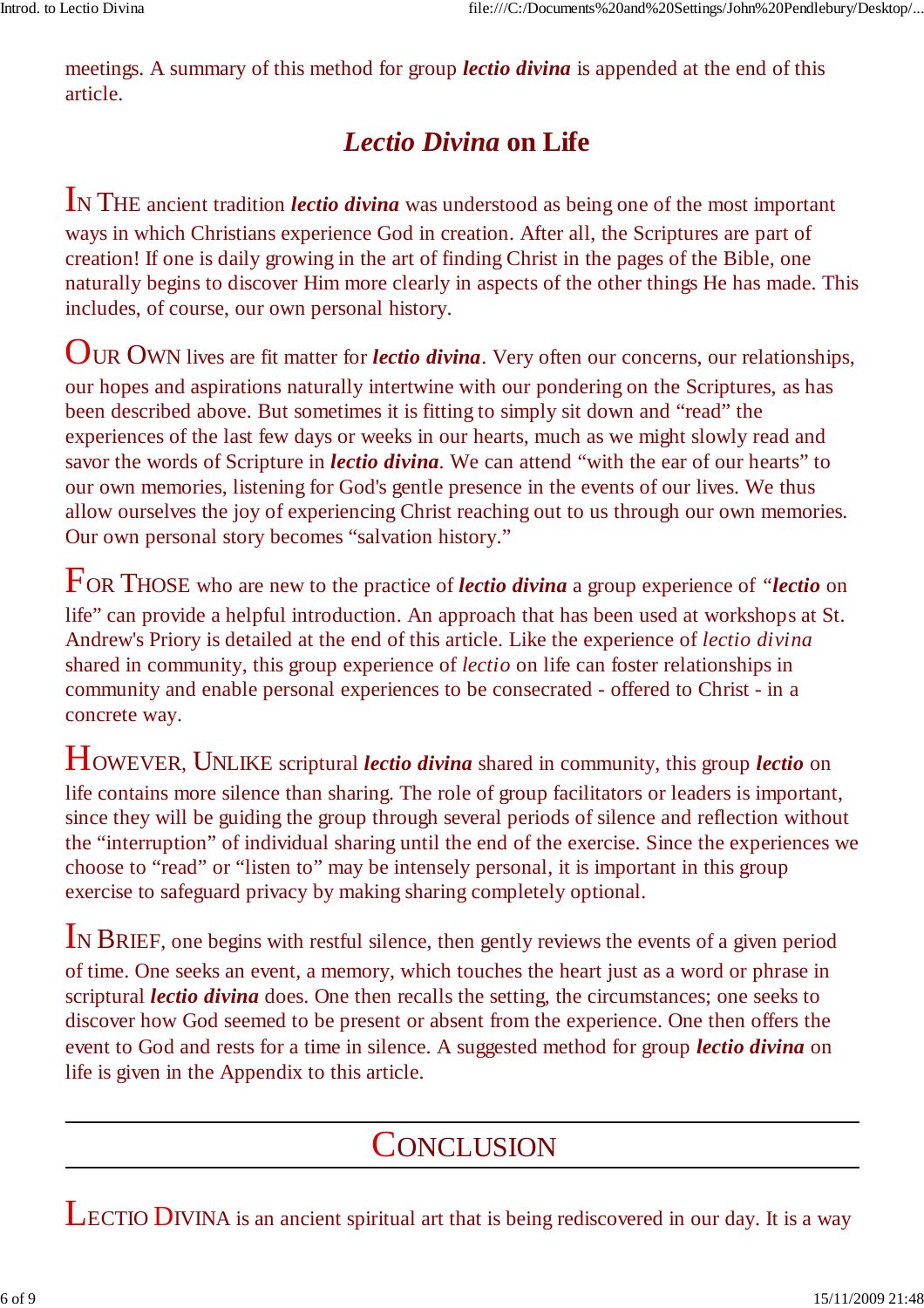of allowing the Scriptures to become again what God intended that they should be - a means of uniting us to Himself. In *lectio divina* we discover our own underlying spiritual rhythm. We experience God in a gentle oscillation back and forth between spiritual activity and receptivity, in the movement from practice into contemplation and back again into spiritual practice.

LECTIO DIVINA teaches us about the God who truly loves us. In *lectio divina* we dare to believe that our loving Father continues to extend His embrace to us today. And His embrace is real. In His word we experience ourselves as personally loved by God; as the recipients of a word which He gives uniquely to each of us whenever we turn to Him in the Scriptures.

FINALLY, *lectio divina* teaches us about ourselves. In *lectio divina* we discover that there is no place in our hearts, no interior corner or closet that cannot be opened and offered to God. God teaches us in *lectio divina* what it means to be members of His royal priesthood - a people called to consecrate all of our memories, our hopes and our dreams to Christ.

## APPENDIX: TWO APPROACHES *to* GROUP *LECTIO DIVINA*

### **1***. Lectio Divina Shared in Community*

#### (**A**) **Listening for the Gentle Touch of Christ the Word (***The Literal Sense***)**

- **1.** One person reads aloud (twice) the passage of scripture, as others are attentive to some segment that is especially meaningful to them.
- **2. Silence** for 1-2 minutes. Each hears and silently repeats a word or phrase that attracts.
- **3.** Sharing aloud: [A word or phrase that has attracted each person]. A simple statement of one or a few words. **No elaboration**.

#### (**B**) **How Christ the Word speaks to ME (***The Allegorical Sense***)**

- **4.** Second reading of same passage by another person.
- **5. Silence** for 2-3 minutes. Reflect on "Where does the content of this reading touch my life today?"
- **6.** Sharing aloud: **Briefly**: "I hear, I see..."

#### (**C**) **What Christ the Word Invites me to DO (***The Moral Sense***)**

- **7.** Third reading by still another person.
- **8. Silence** for 2-3 minutes. Reflect on "I believe that God wants me to . . . . . . today/this week."
- **9.** Sharing aloud: at somewhat greater length the results of each one's reflection. [Be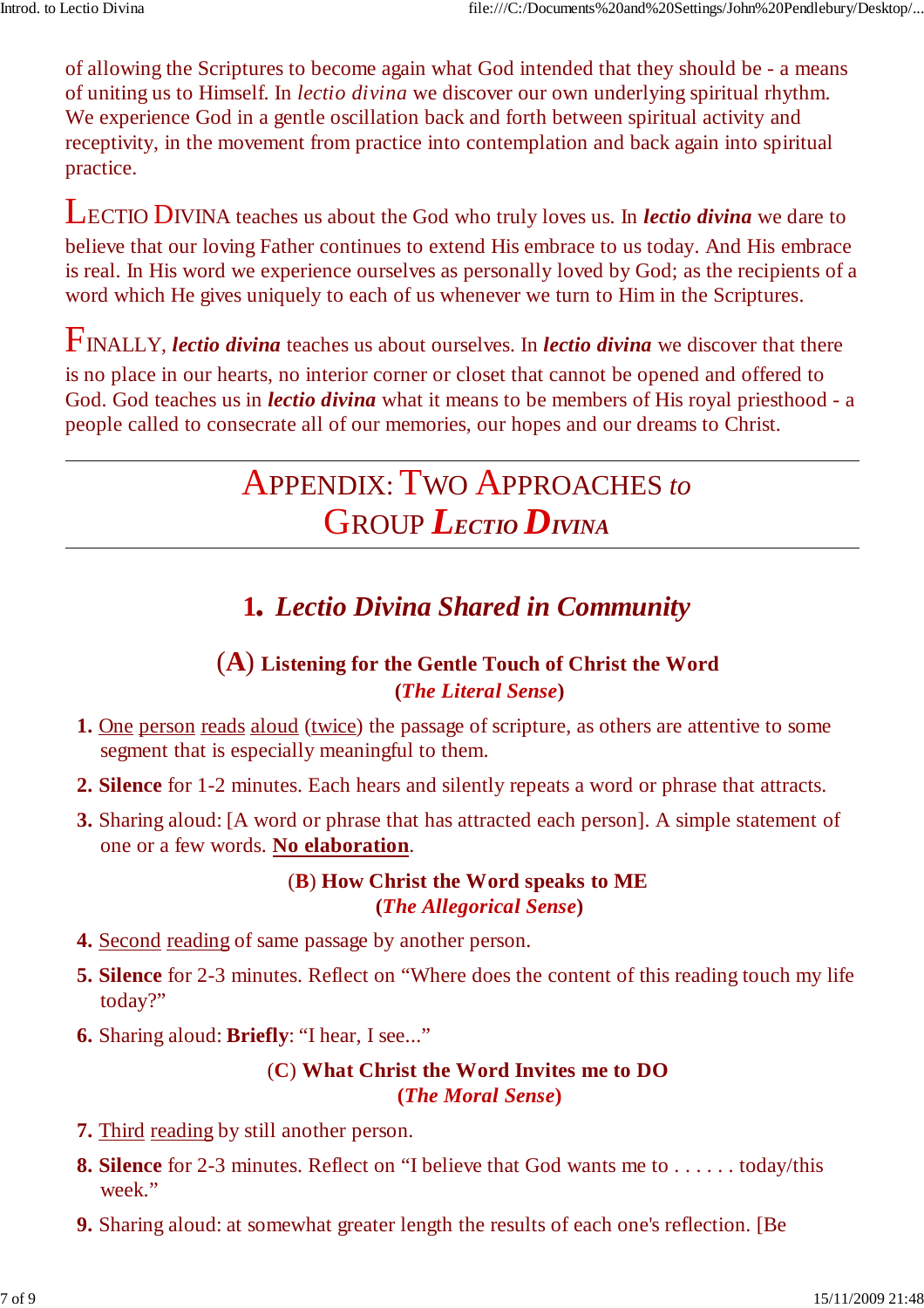especially aware of what is shared by the person to your right.]

**10.** After full sharing, pray for the person to your right.

*Note*: Anyone may "pass" at any time. If instead of sharing with the group you prefer to pray silently , simply state this aloud and conclude your silent prayer with *Amen*.

### **2.** *Lectio* **on Life: Applying** *Lectio Divina* **to my personal Salvation History**

*Purpose*: to apply a method of prayerful reflection to a life/work incident (instead of to a scripture passage)

#### (A) **Listening for the Gentle Touch of Christ the Word (***The Literal Sense***)**

- **1.** Each person quiets the body and mind: relax, sit comfortably but alert, close eyes, attune to breathing...
- **2.** Each person gently reviews events, situations, sights, encounters that have happened since the beginning of the retreat/or during the last month at work.

#### (**B**) **Gently Ruminating, Reflecting (***Meditatio - Meditation***)**

- **3.** Each person allows the self to focus on one such offering.
	- **a)** Recollect the setting, sensory details, sequence of events, etc.
	- **b)** Notice where the greatest energy seemed to be evoked. Was there a turning point or shift?
	- **c)** In what ways did God seem to be present? To what extent was I aware then? Now?

#### (**C**) **Prayerful Consecration, Blessing (***Oratio - Prayer***)**

**4.** Use a word or phrase from the Scriptures to inwardly consecrate - to offer up to God in prayer - the incident and interior reflections. Allow God to accept and bless them as your gift.

#### (**D**) **Accepting Christ's Embrace; Silent Presence to the Lord (***Contemplatio - Contemplation***)**

**5.** Remain in silence for some period.

#### **(E) Sharing our** *Lectio* **Experience with Each Other (***Operatio - Action; works***)**

- **6.** Leader calls the group back into "community."
- **7.** All share briefly (or remain in continuing silence).